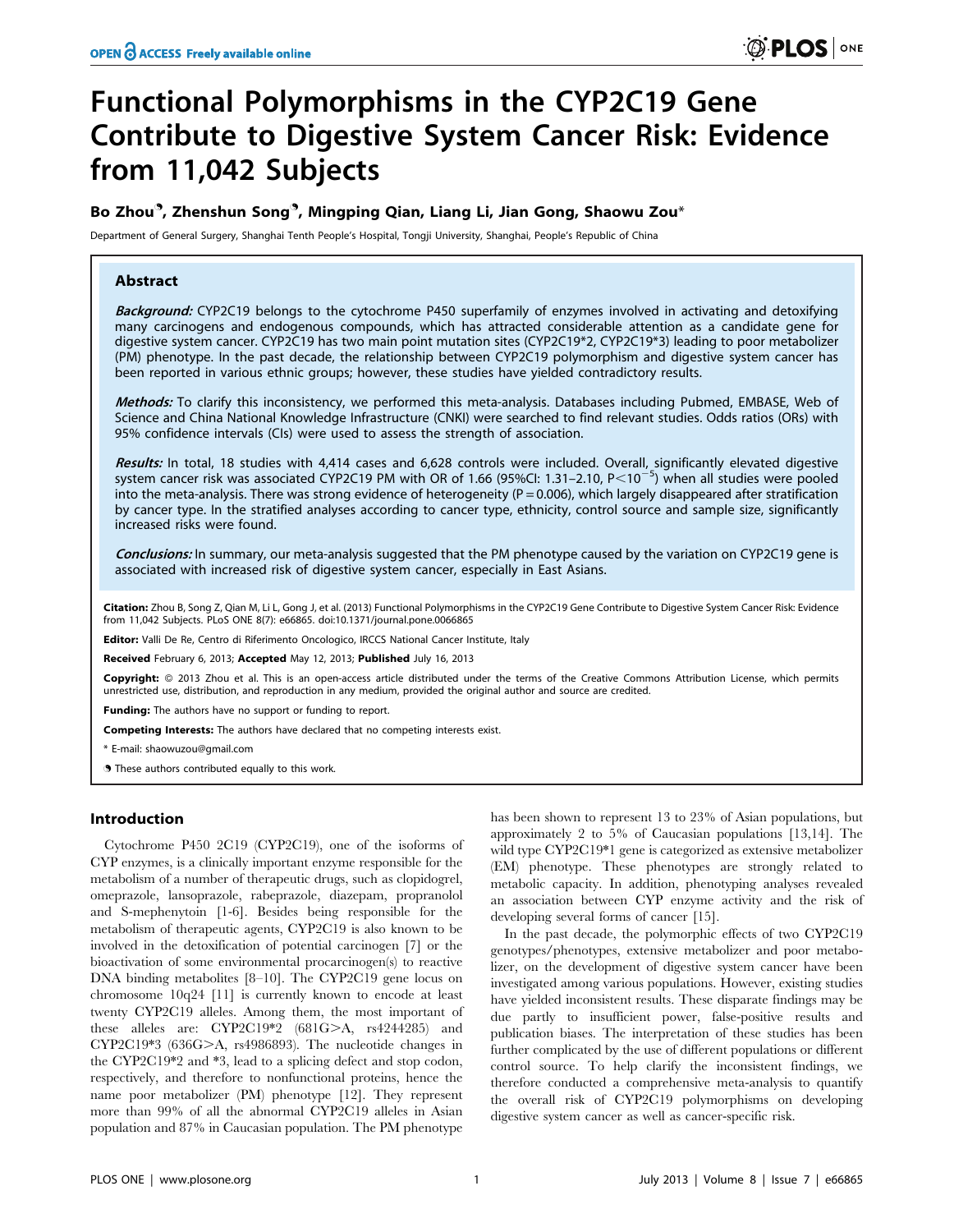Table 1. Characteristics of the studies included in the meta-analysis.

| Study            | Year | <b>Ethnicity</b> | Case type                                      | <b>Control source</b> | No. of cases/controls | <b>Genotyping method</b> |
|------------------|------|------------------|------------------------------------------------|-----------------------|-----------------------|--------------------------|
| Shi [20]         | 2012 | Chinese          | Esophagus cancer                               | Population            | 350/350               | <b>PCR-RFLP</b>          |
| Sainz [21]       | 2011 | German           | Colorectal cancer                              | Population            | 1759/1776             | SNPlex                   |
| Isomura [22]     | 2010 | Japanese         | Biliary tract cancer                           | Hospital              | 65/566                | <b>PCR-RFLP</b>          |
| Chang [23]       | 2010 | Chinese          | Hepatocellular carcinoma                       | Population            | 68/254                | AS-PCR                   |
| Hu [24]          | 2010 | Chinese          | Colorectal cancer                              | Hospital              | 117/109               | <b>PCR-RFLP</b>          |
| Zhang [25]       | 2009 | Chinese          | Esophagus cancer                               | Hospital              | 46/38                 | <b>PCR-RFLP</b>          |
| <b>Yang</b> [26] | 2008 | Chinese          | Colorectal cancer                              | Hospital              | 83/112                | <b>PCR-RFLP</b>          |
| Jiang [27]       | 2008 | Chinese          | Hepatocellular carcinoma                       | Hospital              | 48/88                 | <b>PCR-RFLP</b>          |
| Zhou [28]        | 2006 | Chinese          | Esophagus cancer                               | Hospital              | 127/254               | <b>PCR-RFLP</b>          |
| Tamer [29]       | 2006 | Turkish          | Colorectal cancer, Gastric cancer              | Hospital              | 105, 77/105           | RT-PCR                   |
| Mochizuki [30]   | 2005 | Japanese         | Hepatocellular carcinoma                       | Population            | 44/843                | <b>PCR-RFLP</b>          |
| Sugimoto [31]    | 2005 | Japanese         | Gastric cancer                                 | Hospital              | 111/315               | <b>PCR-RFLP</b>          |
| Landi [32]       | 2005 | Spanish          | Colorectal cancer                              | Hospital              | 351/321               | APEX                     |
| Shi [33]         | 2004 | Chinese          | Esophagus cancer, Gastric cancer               | Population            | 135, 148/372          | PCR-RFLP                 |
| Sachse [34]      | 2002 | <b>British</b>   | Colorectal cancer                              | Population            | 490/592               | <b>PCR-RFLP</b>          |
| Chau [35]        | 2000 | Japanese         | Hepatocellular carcinoma                       | Population            | 29/186                | <b>PCR-RFLP</b>          |
| Tsuneoka [36]    | 1996 | Japanese         | Hepatocellular carcinoma                       | Hospital              | 16/64                 | <b>PCR-RFLP</b>          |
| Unpublished data |      | Chinese          | Colorectal cancer, Hepatocellular<br>carcinoma | Hospital              | 125, 120/283          | <b>PCR-RFLP</b>          |

doi:10.1371/journal.pone.0066865.t001

# Materials and Methods

#### Literature search strategy

Epidemiological association studies published before the end of December, 2012, on digestive system cancer and CYP2C19 were sought by computer-based searches from databases including MEDLINE, PubMed, EMBASE, ISI web of science and CNKI (China National Knowledge Infrastructure) without language restriction. Search term combinations were keywords relating to the gene (''Cytochrome P450 2C19 or CYP2C19''), in combination with words related to cancer (''cancer, carcinoma, tumor or neoplasm''), and ''polymorphism or variant''. The titles and abstracts of potential articles were screened to determine their relevance, and any clearly irrelevant studies were excluded. The full texts of the remaining articles were read to determine whether they contained information on the topic of interest. Furthermore, reference lists of primary studies and review articles were also reviewed by a manual search to identify additional relevant publications.

#### Inclusion and exclusion criteria

Studies included in the current meta-analysis had to meet all the following criteria: (1) evaluate the association between CYP2C19 polymorphism and digestive system cancer risk; (2) case–control or cohort studies and (3) sufficient data for estimating an odds ratio (OR) with 95% confidence interval (CI). The major reasons for exclusion of studies were as follows: (1) overlapping data; (2) case-only studies; (3) family based studies and review articles.

#### Data extraction

Information was carefully extracted from all eligible publications independently by two of the authors according to the inclusion criteria listed above. For each study, the following characteristics were collected: first author, publication year, ethnicity, cancer type, number of cases and controls, age, sex, source of control groups (population-based controls or hospitalbased controls), Hardy–Weinberg equilibrium (HWE) status among controls, genotype/phenotype frequency in cases and controls, and genotyping methods. Discrepancies in data extraction were resolved by discussion between all authors through consensus.

#### Statistical methods

For the CYP2C19 gene, we estimated the risks of PM genotype/phenotype compared with EM genotype/phenotype status between cancer patients and controls. The strength of association between the CYP2C19 gene and cancer risk was assessed by OR with the corresponding 95% CI. Heterogeneity was evaluated with standard chi-square-based Q test [16]. Both fixed-effects (Mantel–Haenszel method) [17] and random-effects (DerSimonian–Laird method) [18] models were performed to calculate the pooled ORs. Owing to a priori assumptions about the likelihood of heterogeneity between primary studies, the random-effects model, which usually is more conservative, was chosen. Ethnic group, cancer types, source of controls, the study size (No. of cases  $\leq 300$  and  $\geq 300$ ), were prespecified as characteristics for assessment of heterogeneity. Ethnic group was defined as Caucasian (i.e., people of European origin), East Asian (e.g., Chinese, Japanese), and other ethnic populations. Sensitivity analysis was performed by analyzing the influence of each study on the overall estimates and heterogeneity. Funnel plots and Egger's linear regression test were used to assess evidence for potential publication bias [19]. The analysis was conducted using the STATA software (version 10.0; Stata Corporation, College Station, TX). The type I error rate was set at 0.05. All the Pvalues were for two-sided analysis.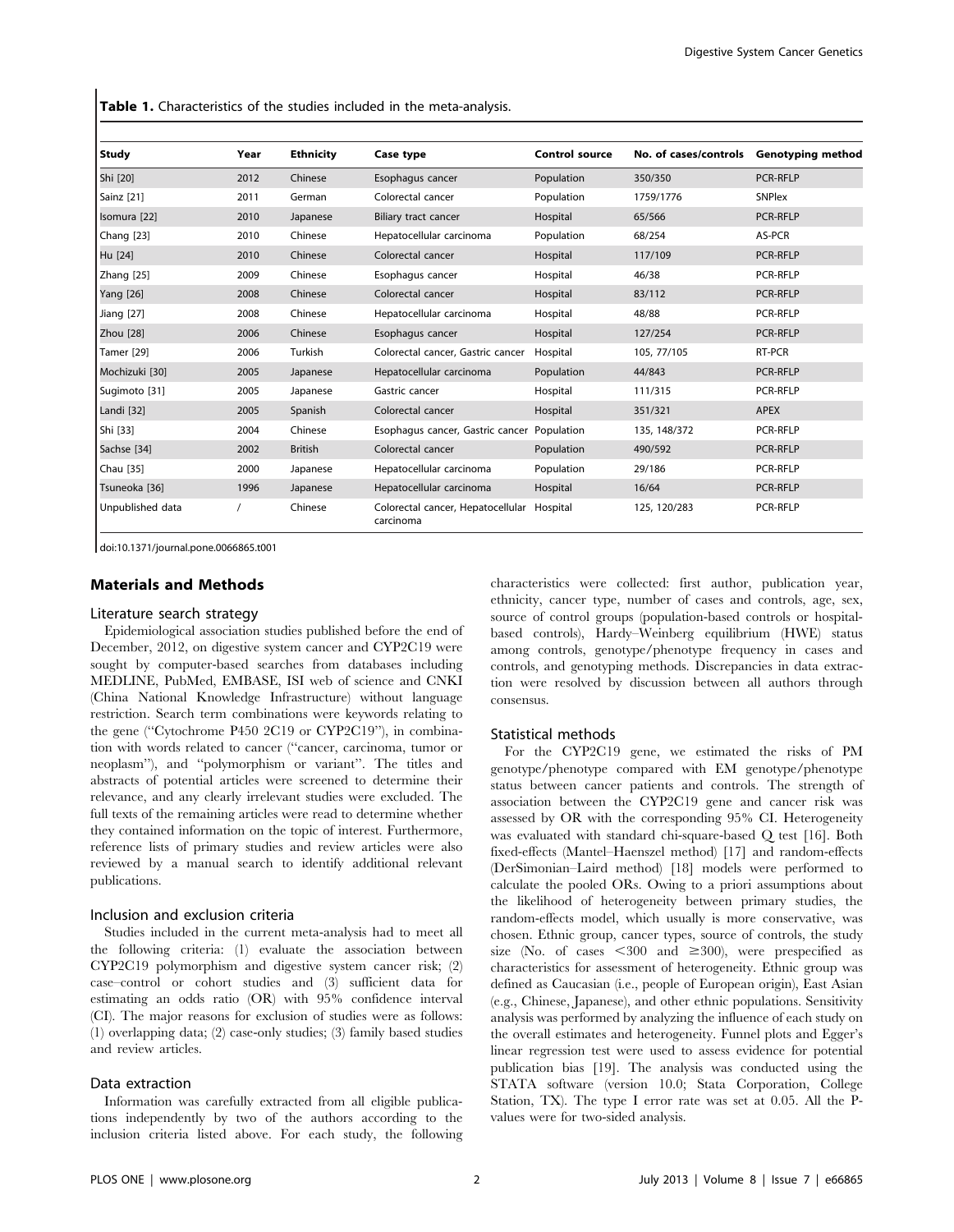| Study                                          | odds               | %      |
|------------------------------------------------|--------------------|--------|
| ID                                             | ratio (95% CI)     | Weight |
| Colorectal cancer                              |                    |        |
| Sainz (2011)                                   | 0.86(0.55, 1.35)   | 7.72   |
| Landi (2005)                                   | 0.91(0.32, 2.63)   | 3.40   |
| Tamer (2006)                                   | 2.00(0.96, 4.15)   | 5.29   |
| Yang (2008)                                    | 2.37(1.04, 5.37)   | 4.68   |
| Sachse (2002)                                  | 1.08(0.41, 2.81)   | 3.87   |
| Unpublished data (.)                           | 1.20(0.60, 2.37)   | 5.66   |
| Hu (2010)                                      | 0.71(0.35, 1.44)   | 5.52   |
| Subtotal (I-squared = $30.8\%$ , $p = 0.193$ ) | 1.15(0.83, 1.60)   | 36.14  |
|                                                |                    |        |
| Hepatocellular carcinoma                       |                    |        |
| Jiang (2008)                                   | 2.33 (0.74, 7.39)  | 3.02   |
| Mochizuki (2005)                               | 1.39 (0.57, 3.38)  | 4.26   |
| Chang (2010)                                   | 1.94 (0.89, 4.21)  | 4.98   |
| Unpublished data (.)                           | 0.96(0.46, 2.00)   | 5.26   |
| Chau (2000)                                    | 2.27 (0.97, 5.31)  | 4.50   |
| Tsuneoka (1996)                                | 2.68 (0.75, 9.55)  | 2.61   |
| Subtotal (I-squared = $0.0\%$ , $p = 0.570$ )  | 1.66(1.15, 2.39)   | 24.62  |
| Esophagus cancer                               |                    |        |
| Shi (2004)                                     | 3.18(2.01, 5.04)   | 7.61   |
| Zhang (2009)                                   | 3.35 (0.99, 11.33) | 2.78   |
| Zhou (2006)                                    | 2.46(1.33, 4.54)   | 6.23   |
| Shi (2012)                                     | 2.88 (0.32, 25.91) | 1.04   |
| Subtotal (I-squared = $0.0\%$ , $p = 0.924$ )  | 2.93 (2.07, 4.15)  | 17.68  |
| Gastric cancer                                 |                    |        |
| Shi (2004)                                     | 2.86 (1.82, 4.50)  | 7.69   |
| Tamer (2006)                                   | 1.79 (0.83, 3.87)  | 5.02   |
| Sugimoto (2005)                                | 1.54(0.76, 3.12)   | 5.46   |
| Subtotal (I-squared = $20.7%$ , $p = 0.283$ )  | 2.19 (1.47, 3.26)  | 18.17  |
| <b>Biliary tract cancer</b>                    |                    |        |
| Isomura (2010)                                 | 0.86(0.30, 2.49)   | 3.39   |
| Subtotal (I-squared = $.%$ , $p = .$ )         | 0.86(0.30, 2.49)   | 3.39   |
|                                                |                    |        |
| Overall (I-squared = $49.0\%$ , $p = 0.006$ )  | 1.66 (1.31, 2.10)  | 100.00 |
| NOTE: Weights are from random effects analysis |                    |        |
| $\overline{2}$<br>5                            |                    |        |

Figure 1. Meta-analysis with a random-effects model for the association between digestive system cancer risk and CYP2C19 PM genotype.

doi:10.1371/journal.pone.0066865.g001

# Results

### Characteristics of studies

A total of 18 studies with 4414 digestive system cancer cases and 6628 controls were retrieved based on the search criteria for digestive system cancer susceptibility related to the CYP2C19 polymorphisms (Figure S1). The main study characteristics were summarized in Table 1 [20–36]. These studies indicate that the distribution of genotypes in controls was consistent with HWE. All of the cases were pathologically or histologically confirmed.

#### Quantitative Data Synthesis

Using random effect model, the overall OR of the PM genotype for digestive system cancer was 1.66 [95% CI: 1.31–2.10,  $P(Z) \le 10^{-5}$ ,  $P(Q) = 0.006$ ; Figure 1]. In subgroup analyses by cancer types, significantly increased cancer risks were found for gastric cancer (OR = 2.19, 95%CI: 1.47–3.26, P<10<sup>-4</sup>), esophagus cancer (OR = 2.93, 95%CI: 2.07–4.15, P<10<sup>-5</sup>) as well as hepatocellular carcinoma (OR = 1.66, 95%CI: 1.15–2.39,

 $P = 0.006$ ). Unfortunately, no significant association was found for colorectal cancer and biliary tract cancer. When studies were stratified for ethnicity, significant risk was found among East Asians with OR of 1.84 (95%CI: 1.42-2.38,  $P<10^{-5}$ ). However, no significant associations were detected among Caucasian and other ethnic populations (Table 2). Subsidiary analyses of controls source yielded an OR for hospital based controls of 1.50 (95% CI: 1.14–1.96,  $P = 0.003$  and for population based controls of 1.88 (95% CI: 1.25–2.83,  $P = 0.002$ ). In considering sample size subgroups, the OR was 1.85 (95% CI: 1.46-2.33,  $P<10^{-5}$ ) in small studies compared to 0.93 (95% CI: 0.64–1.35,  $P = 0.71$ ) in large studies. Significant between-study heterogeneity was detected in the overall analysis  $(P = 0.006)$ . However, the heterogeneity decreased sharply when studies were stratified by types of cancer.

#### Sensitivity analyses and Publication bias

A single study involved in the meta-analysis was deleted each time to reflect the influence of the individual dataset to the pooled ORs, and the corresponding pooled ORs were not qualitatively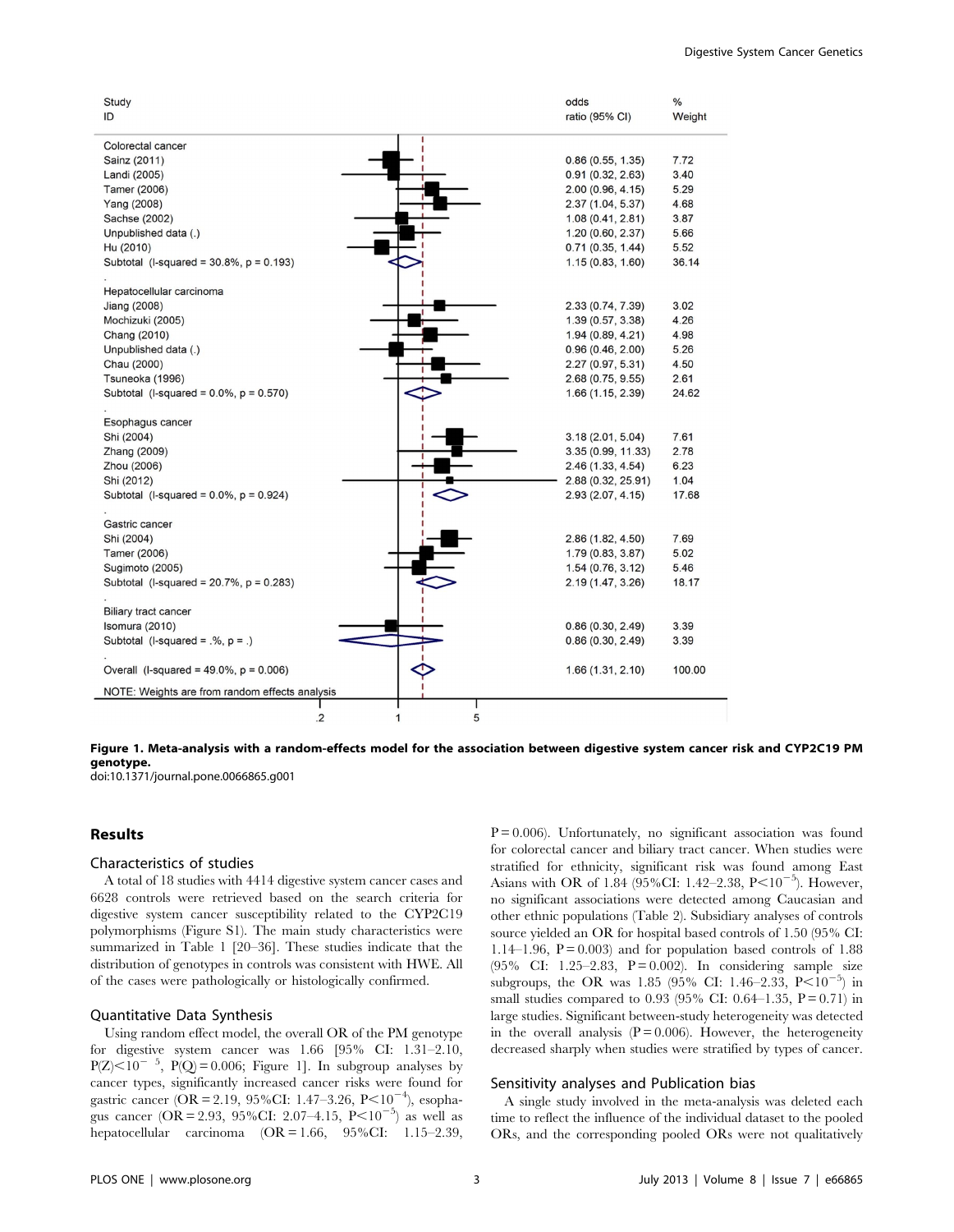Table 2. Main results of overall and subgroups in the metaanalysis.

| Sub-group analysis          | No. of<br>datasets | OR (95%CI)             | P(Z)                 | P(Q)      |
|-----------------------------|--------------------|------------------------|----------------------|-----------|
| Overall                     | 21                 | $1.66(1.31-2.10)$      | $< 10^{-5}$          | 0.006     |
| Cancer type                 |                    |                        |                      |           |
| Colorectal cancer           | $\overline{7}$     | $1.15(0.83 - 1.60)$    | 0.40                 | 0.19      |
| Gastric cancer              | 3                  | $2.19(1.47 - 3.26)$    | $<$ 10 <sup>-4</sup> | 0.28      |
| Esophagus cancer            | $\overline{4}$     | $2.93(2.07-4.15)$      | $<$ 10 <sup>-5</sup> | 0.92      |
| Hepatocellular carcinoma 6  |                    | $1.66(1.15-2.39)$      | 0.006                | 0.57      |
| <b>Biliary tract cancer</b> | $\mathbf{1}$       | $0.86(0.30-2.49)$      | 0.78                 | <b>NA</b> |
| Ethnicity                   |                    |                        |                      |           |
| East Asian                  | 16                 | $1.84(1.42 - 2.38)$    | $< 10^{-5}$          | 0.04      |
| Caucasian                   | 3                  | $0.90(0.61 - 1.32)$    | 0.58                 | 0.92      |
| Others                      | $\overline{2}$     | $1.90(1.12 - 3.22)$    | 0.02                 | 0.84      |
| Control source              |                    |                        |                      |           |
| Poulation                   | 9                  | $1.88(1.25 - 2.83)$    | 0.002                | 0.005     |
| Hospital                    | 12                 | $1.50(1.14-1.96)$      | 0.003                | 0.19      |
| Study size                  |                    |                        |                      |           |
| $\text{Case} s \leq 300$    | 17                 | $1.85(1.46 - 2.33)$    | $< 10^{-5}$          | 0.06      |
| $\text{Case} s \geq 300$    | $\overline{4}$     | $0.93$ $(0.64 - 1.35)$ | 0.71                 | 0.75      |

NA: not available.

doi:10.1371/journal.pone.0066865.t002

altered. Begg's funnel plot and Egger's test were performed to access the publication bias of the literatures. The shape of the funnel plots was symmetrical (Figure S2). The statistical results still did not show publication bias in these studies (Egger's test:  $P = 0.73$ , Figure S3).

#### **Discussion**

Large sample and unbiased epidemiological studies of predisposition gene polymorphisms could provide insight into the in vivo relationship between candidate genes and complex diseases. The present meta-analysis provides the first comprehensive assessment of the risk of digestive system cancer and CYP2C19 gene polymorphisms. Its strength was based on the accumulation of published data giving greater information to detect significant differences. In total, the meta-analysis involved 17 studies for digestive system cancer which provided 4414 cancer cases and 6628 controls. Our results demonstrated that the PM genotype of CYP2C19 is a risk factor for developing digestive system cancer. However, this association became non-significant when the metaanalysis was restricted to larger studies, suggesting a potential small studies effect. Data from the studies did not exhibit statistically significant heterogeneity in the majority of contrasts.

We found that CYP2C19 PM genotype, in stratified analysis by cancer type, was statistically related with elevated risks for gastric cancer, esophagus cancer and hepatocellular carcinoma. However, we did not observe any significant association between the genetic variant and the susceptibility of colorectal cancer and biliary tract cancer. There are some possibilities for this discrepancy among tumor sites. Firstly, the tissue specificity leads to different cancer susceptibilities in different tissues. Secondly, the relative small amount of eligible studies in stratified analysis might induce significant/insignificant association by chance due to insufficient statistical power [37].

In the subgroup of ethnicity, we found significant association between CYP2C19 genotype and increased risks of digestive system cancers in Asians but not in Caucasians. Inconsistency between the two ethnicities can be explained by the possibility that different ethnic groups live with multiple life styles and environmental factors and thus yield diverse gene-environment interactions [38]. And different populations carry different genotype and/ or allele frequencies of this locus polymorphism and may lead to various degrees of cancer susceptibility [39]. Relative small sample size in Caucasians might cause the inconspicuousness also.

A number of factors predict digestive system cancer, however, detailed pathogenesis mechanisms remain a matter of speculation. CYP2C19-one of the most important cytochrome P450s, is known as a key enzyme in the in vivo metabolism of a number of carcinogens and endogenous compounds, as well many structurally unrelated drugs such as omeprazole, lansoprazole, progunil, mephenytoin and citalopram. Individuals can be divided into two groups, poor metabolizers (PMs) and extensive metabolizers (EMs), depending on the hydroxylation ability of S-mephenytoin. There are two main enzyme deficient alleles called CYP2C19\*2 and CYP2C19\*3. An individual who inherits two mutant CYP2C19 alleles, whatever same kind (\*2/\*2, \*3/\*3) or different kind (\*2/\*3), has a reduced capacity to metabolize CYP2C19 substrates and is a PM. Individuals who are homozygous  $(*1/*1)$ or heterozygous (\*1/\*2, \*1/\*3) for wild-type CYP2C19\*1 have efficient enzyme to metabolize CYP2C19 substrates and are EMs. Although there are several other reports about rare enzyme defect alleles, it is recognized that the purpose of prediction of CYP2C19 phenotype can be achieved by genotyping CYP2C19 only with CYP2C19\*2 and CYP2C19\*3 in Chinese population [40]. In addition, investigations revealed that CYP2C19 genotypes were in complete accordance with phenotypes in Japanese subjects [41,42]. Furthermore, genotyping was applied for a mutation that correctly predicts the CYP2C19 PM phenotype in more than 90% of Caucasians [43]. These studies enabled us to predict the PM and EM phenotypes from CYP2C19 genotyping results and the PM genotypes may be more liable to metabolically activate mutagens and carcinogens.

Meta-analysis is a retrospective research that is subject to the methodological deficiencies of the included studies and several specific details merit consideration in the current meta-analysis. A first consideration is that our results are based on unadjusted estimates and a more precise analysis stratified by age, different lifestyle related habits and different grades of digestive system cancer could be performed if individual data were available. A second consideration is that the subgroup meta-analyses on ethnic populations, cancer types and source of controls are based on a small number of studies with such information available. Nevertheless, the total number of subjects included in this part of the analysis comprises the largest sample size so far. Finally, as with any meta-analysis of published results, the quality of our meta-analysis depends on that of individual studies. Ideally we would like to pool individual-level data. However this is not possible for the present study. These considerations may distort our results.

To conclude, our meta-analysis demonstrated an association between CYP2C19 PM genotype and digestive system cancer risk among Asians, but not among Caucasians. Nevertheless, largescale and well-designed studies are needed to investigate gene– gene and gene–environment interactions on these two polymorphisms and cancer risk, which may eventually lead to better comprehensive understanding of the possible roles in tumorigenesis.